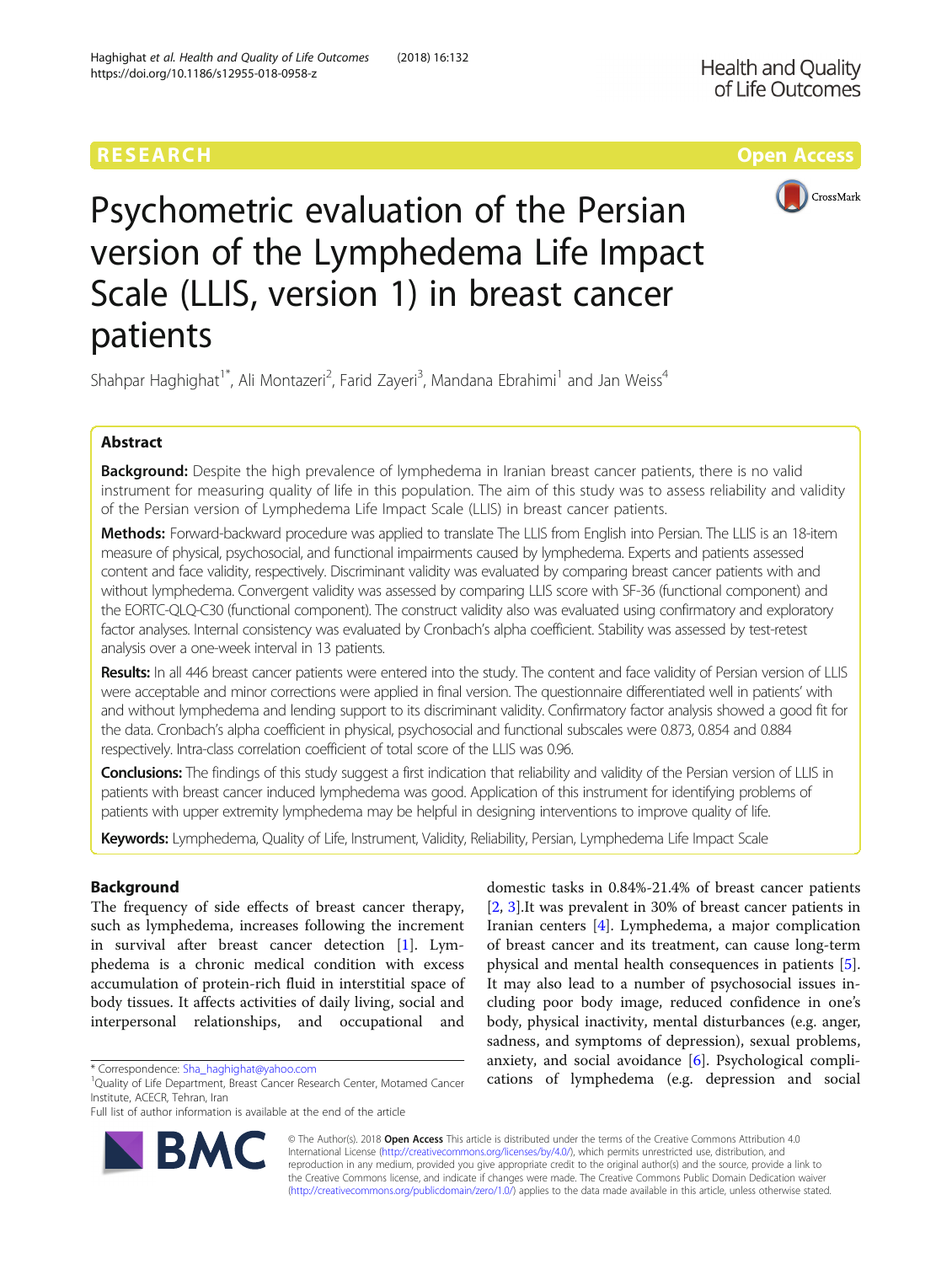isolation) decrease patients' abilities and efficacy at work and home [[7\]](#page-7-0).

Throughout the literature numerous instruments have been used to measure quality of life (QOL) in patients with lymphedema. Generic QOL measures include the SF-12 [\[8](#page-7-0)], the SF-36 [\[9](#page-7-0)]. Cancer-related QOL measures include the Functional Assessment of Cancer Therapy (FACT), Functional Living Index-Cancer (FLIC), and European Organization for Research and Treatment of Cancer-Quality of Life Questionnaire (EORTC-QLQ C30) [\[10\]](#page-7-0). Lymphedema- specific measures for measuring QOL in either upper limb only, or upper or lower limb are the ULL-27 [[11\]](#page-7-0) and LYMQOL [\[12](#page-7-0)] respectively. In 2013, Weiss and Daniel considered the advantages and limitations of using two QOL and two functional questionnaires in the lymphedema population, and introduced a new instrument, Lymphedema Life Impact Scale (LLIS) [[13](#page-7-0)]. The total LLIS showed greater than .72 convergent validity with all study questionnaires. Internal consistency, as measured by Cronbach's alpha coefficient for the total LLIS scale and its subscales were greater than .84. These measures demonstrated the validity of the LLIS in measuring QOL in patients with lymphedema [\[13](#page-7-0)]. The LLIS measures physical (pain, heaviness, tightness, strength…), psychosocial (body image, socializing, intimate relations…) and functional (duties at home, duties at work, recreational activities…) impact upon the lives of those with upper or lower extremity lymphedema of either primary or secondary cause.

Despite the high prevalence of lymphedema in Iranian patients following breast cancer treatment [[4\]](#page-7-0), there is no specific Persian instrument to measure quality of life and its different aspects in those patients. The purpose of this study is to validate the Persian version of LLIS questionnaire. Providing a valid and reliable instrument in this field can help identify the major problems in breast cancer patients with lymphedema. This understanding may then suggest helpful interventions to decrease impairments and promote quality of life.

# Methods

#### The questionnaire

The LLIS was developed by Weiss and validated by Weiss and Daniel in 2015 [\[13](#page-7-0)]. The questionnaire consists of three subscales; physical (8 items), psychosocial (4 items) and functional (6 items) impairments. Each item is rated on a five-point Likert scale ranging from 1 to 5, where  $1 = no$  impairment, and  $5 =$  severe impairment. The total score ranges from 18 to 90. The total and subscale scoring were calculated by an Excel "G code" calculator (developer L. Hodgkins, MS, OTR/L, CLT-LANA; Hartford Hospital Rehabilitation Network, Meriden, CT) The "G code" calculator is able to

establish a percent impairment from a summed LLIS score, considering missing items. Higher percent of impairment indicates lower quality of life due to lymphedema [\[13](#page-7-0)].

### Translation

For purposes of validation of a Persian version of the LLIS, the standard "forward-backward" procedure was applied. Two independent health professionals translated the items from English into Persian and a provisional version was provided. Subsequently it was back translated into English which was approved by instrument designer. After careful cultural adaptation the final version was provided.

Face validity was assessed by 10 patients. Patients judged items on difficulty, ambiguity, and understanding items. Content validity was evaluated by 9 specialists in the field of breast cancer and lymphedema. The experts rated LLIS questions to calculate content validity index (CVI). The CVI is calculated in order to show relevance, clarity and simplicity of each item and involves on a scale from zero to one. It is calculated by rating 0-3 to each item and computing as the number of experts giving a rating 3 to each item, divided by the total number of experts.

In addition content validity ratio (CVR) was calculated in order to quantify the most important and correct content in an instrument. The experts are requested to specify the necessity of each item by scoring them from 1 to 3 with a three-degree range of "not necessary, useful but not essential, essential" respectively. Content validity ratio varies between 1 and -1. The higher score indicates further agreement of members of panel on the necessity of an item in an instrument. The formula of content validity ratio is  $CVR = (Ne - N/2)/(N/2)$ , in which the Ne is the number of panelists indicating "essential" and N is the total number of panelists. The numeric value of content validity ratio is determined by Lawshe Table. If the CVI was higher than 79 percent, the item will be appropriate and minimum level of acceptable CVR according to Lawshe Table was 0.78 for 9 experts [\[14\]](#page-7-0). The mean of CVR and CVI for the LLIS items were 0.93 and .94, respectively. It indicated a strong agreement among the experts about the content validity of questionnaire to measure the problems associated with the condition of lymphedema. One Persian word was nonsense for patients, so recommended changes to the translated questionnaire from experts were applied in development of the final Persian version of LLIS questionnaire.

# Study samples

Patients referred to lymphedema clinic of a Rehabilitation Center and BCRC (Breast Cancer Research Center) Lymphedema Clinic were recruited for this study. All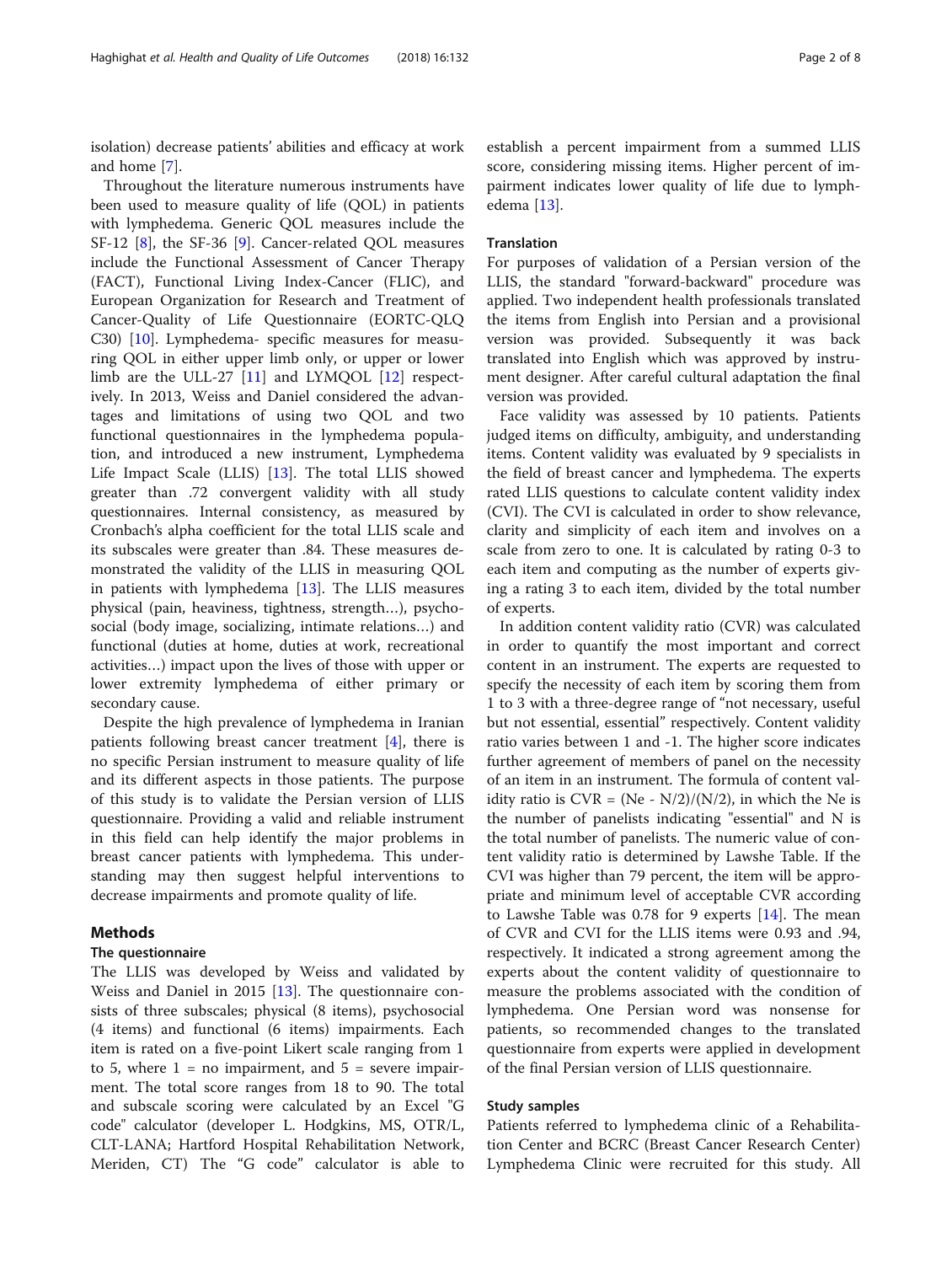had upper limb unilateral lymphedema due to breast cancer. Comparison group participants were selected from patients without edema referred to those clinics for education or checkup. Some members of the comparison group were selected from the BCRC's follow up clinic. Study participants were recruited between May 2015 and March 2016. Patients with orthopedic problems or psychological disorder history or patients receiving CDT (Complete Decongestive Therapy) were excluded from study. Lymphedema was defined as edema volume difference 200cc or more between both arms.

Four samples were recruited in this study:

- 1. An initial group of 15 patients with stable lymphedema, undergoing no active treatment were recruited to assess the test-retest reliability of the LLIS in one-week interval. Two patients did not participate in re-test assessment and reliability analysis was achieved on 13 patients.
- 2. It was necessary to include at least 10 patients per item for providing an acceptable sample size. Considering the 18 items of LLIS questionnaire, a sample of 203 lymphedema patients were recruited at the time of initiating Complete Decongestive Therapy (CDT). Because of incomplete data records, three patients were excluded from study. They included for assessment of construct validity, convergent validity and internal consistency.
- 3. LLIS scores from a Comparison group of 202 patients were recruited to assess discriminant validity which 200 ones had complete data for analysis.
- 4. Convergent validity was assessed in a sample of 46 patients with lymphedema by completing LLIS and EORTC QLQ-C30 questionnaires and a sample group of 400 patients who completed LLIS and SF-36 questionnaire. The functional aspects of those questionnaires were assessed for convergent validity. Coefficients of 0.2, 0.4, 0.6, and 0.8 were considered as lower range for weak, moderate, strong and very strong correlation cut points, respectively.

#### Additional measures

1. The Short Form Health Survey (SF-36): The SF-36 is a general quality of life instrument that measures eight health related concepts: physical functioning (PF-10 items), role limitations due to physical problems (RP-4 items), bodily pain (BP-2 items), general health perceptions (GH-5 items)), vitality (VT-4 items), social functioning (SF-2 items), role limitations due to emotional problems (RE-3 items), and perceived mental health (MH-5 items). In addition, a single item

that provides an indication of perceived change in general health status over a one-year period (health transition) is also included in the SF-36. The instrument is validated in Persian language. [\[15](#page-7-0)]. The score on each subscale ranges from 0 (worth condition) to 100 (best condition).

2. The European Organization for Research and Treatment of Cancer Quality of Life Questionnaire (EORTC QLQ-C30): a self-report instrument measuring functioning (physical, role, emotional, cognitive, and social) and physical symptoms and designed to assess the impact of cancer on quality of life. The psychometric properties of the Persian version are well documented  $[16]$  $[16]$  $[16]$ . The score on each subscale ranges from 0 to 100. For functioning sub scales the higher scores indicate higher level of functioning whereas for symptom subscale the higher scores indicate greater degree of symptoms.

## Data analysis

IBM SPSS Statistics 22.0 (SPSS, Armonk, NY) was used to compute demographic frequencies and for the reliability/validity analysis. A factor validity analysis was conducted to show whether the LLIS Persian version questionnaire measures or correlates with the theorized construct. For this purpose, a confirmatory factor analysis (CFA) using ESQ software and an exploratory factor analysis (EFA) using SPSS software were performed. Discriminant validity was assessed by comparing the LLIS score, and the LLIS subscales among those with and without lymphedema. It was hypothesized that those with lymphedma would score significantly higher than patients without lymphedema. The students' t-test was used to compare scores between these two groups. Calculation of the Spearman's correlations coefficient was used for convergent validity when comparing the physical, psychosocial, and functional domains of the LLIS to comparable domains of the SF 36 and EORTC QLQ-C30 questionnaires. The internal consistency of each domain in the LLIS was determined by Cronbach's alpha. Intra-class correlation coefficients (ICC) were calculated by test-retest analysis. The ICC's level of 0.7 was considered as minimum standard for reliability and above 0.9 as excellent level [[17\]](#page-7-0).

# Results

Demographic characteristics of study participants are shown in Table [1](#page-3-0). The mean of excised and involved lymph nodes respectively, were higher in patients with lymphedema (12.04, 3.91) compared to the comparison group (10.45, 3.04). The frequency of modified radical mastectomy surgeries in patients with lymphedema compared to Comparisons were 60.9% and 52.7%, respectively. Other patients underwent breast preservation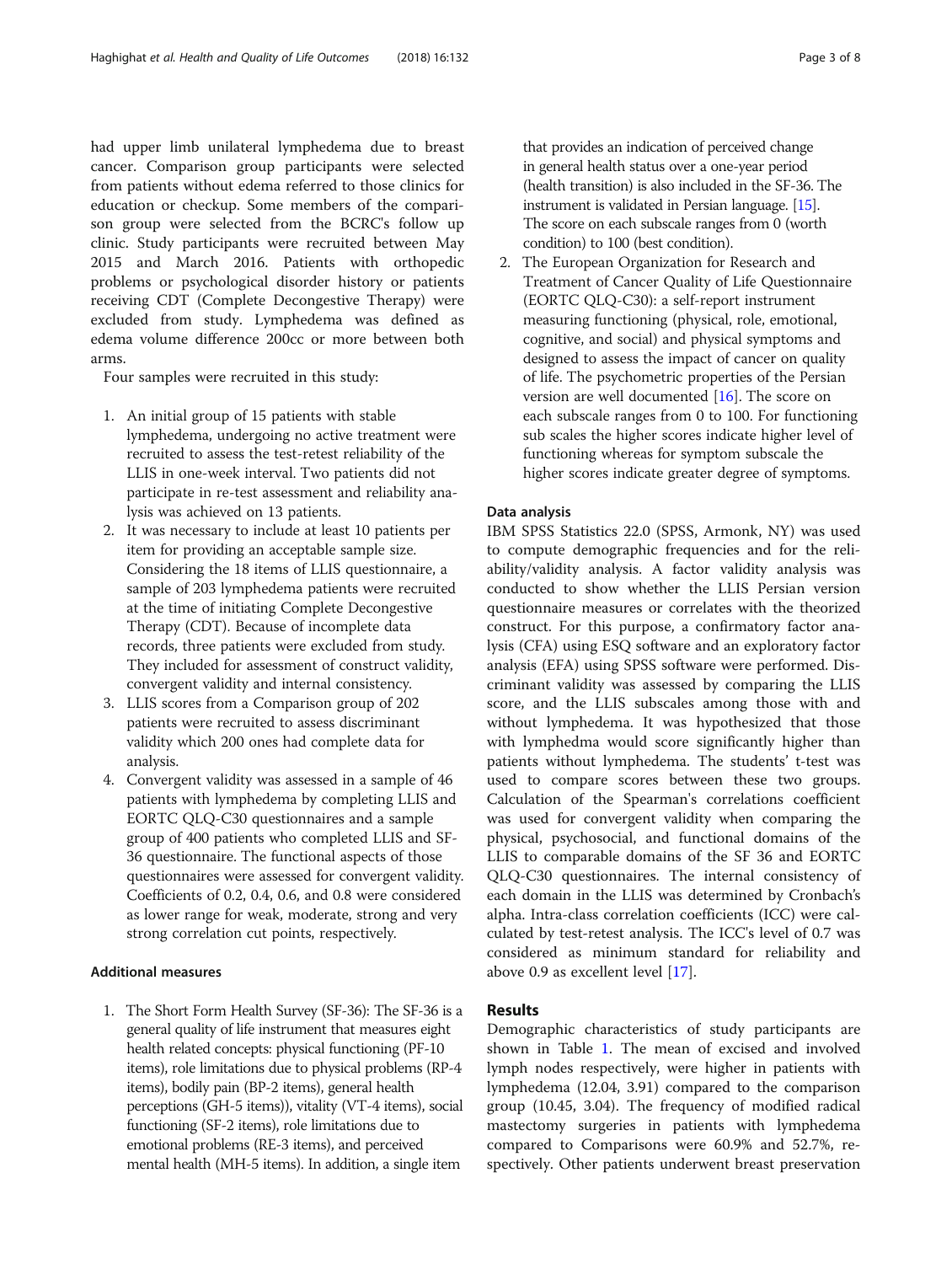<span id="page-3-0"></span>Table 1 Clinical and Demographic Characteristics of Participants

| Characteristics                         | Lymphedema<br>patients | Comparison<br>Group | P-value |
|-----------------------------------------|------------------------|---------------------|---------|
|                                         | Mean (SD)              | Mean (SD)           |         |
| Age                                     | 53.28 (10.95)          | 51.47 (10.58)       | 0.093   |
| No of Excised LN                        | 12.04 (6.48)           | 10.45(6.15)         | 0.032   |
| No of Involved LN                       | 3.91 (5.06)            | 3.04(3.94)          | 0.102   |
| Time since cancer diagnosis<br>(months) | 42.27 (44.8)           | 29.7 (31.13)        | 0.001   |
|                                         | N(% )                  | N(%)                |         |
| Employee                                | 54 (27)                | 56 (28)             | 0.911   |
| Education $\geq$ High school            | 134 (67.7)             | 154 (80.6)          | 0.014   |
| Married                                 | 174 (87)               | 160 (80)            | 0.079   |
| <b>MRM</b>                              | 109 (60.9)             | 77 (52.7)           | 0.145   |
| Receiving Chemotherapy                  | 180 (94.2)             | 161 (87.5)          | 0.03    |
| Receiving Radiotherapy                  | 154 (79)               | 113 (72.9)          | 0.207   |
| Underlying disease                      | 71 (35.5)              | 50 (25)             | 0.029   |
| $BM$ >= 25                              | 148 (76.3)             | 117 (62.6)          | 0.004   |

LN lymph node, MRM modified radical mastectomy, BMI body mass index

surgery. 76% of lymphedema patients were overweight (BMI > 25), compared to 63% of the Comparison group.

#### Validity

Validity of LLIS Persian version questionnaire was evaluated in three major parts: Factor analysis, discriminant validity and convergent validity.

# Factor analysis

Results of confirmatory factor analysis are summarized in Table 2. The NNFI (Non-Normed Fit Index) and CFI (Comparative Fit Index) were near to 0.9, which is acceptable cut point. RMSEA (Root Mean-square Error of Approximation) value was 0.087, which is higher than acceptable level of 0.05. However its 95% confidence interval was significant. Considering that most indexes yielded from confirmatory factor analyses were near the acceptable level, an exploratory factor analysis was conducted to detect any problems in arrangement of items. Sphericity assumption was assessed by Bartlett's Test. (p<0.0001) Eighteen variables were evaluated by

Table 2 Factor Validity Evaluation of LLIS Persian Version by Confirmatory Factor Analysis

| Fitness Indices                                 | Value of Indices |
|-------------------------------------------------|------------------|
| Bentler-Bonett Normed Fit Index (NFI)           | 0.856            |
| Bentler-Bonett Non-Normed Fit Index (NNFI)      | 0.894            |
| Comparative Fit Index (CFI)                     | 0.908            |
| McDonald Fit Index (MFI)                        | 0.909            |
| Root Mean-square Error of Approximation (RMSEA) | 0.087            |
| 90% Confidence Interval of RMSFA                | $0.075 - 0.099$  |

exploratory factor analysis. Three factors had eigenvalue greater than one that jointly accounted for 64% of variance observed (each accounting for 26%, 22.5% and 15.5% of variance observed, respectively). The rotated varimax components are presented in Table [3](#page-4-0).

# Discriminant validity

The total LLIS score and subscale impairment percentages compared between patients with and without lymphedema to assess discriminant validity. Total LLIS mean impairment in lymphedema patients compared to the comparison group were 38% and 29%, respectively (p<0.0001). Similarly all three subscales of LLIS had higher impairments in patients with lymphedema compared to the comparison group as expected. These differences were significant for physical and functional subscales (p≤0.001) but not for emotional subscale. The results are shown in Table [4](#page-4-0).

# Convergent validity

Convergent validity was assessed through comparison of the LLIS and SF 36 questionnaire scores from 400 patients, with LLIS and EORTC QLQ-C30 scores from a sample of 46 patients. (Table [5](#page-4-0)) All Spearman's correlations coefficients between domains of the LLIS and functional domains of the SF36 and EORTC QLQ C-30 were significant ( $p < 0.0001$ ).

Findings show that the LLIS total scores correlated higher with the functional scores of EORTC QLQ-C30  $(r \le -0.72)$  compared to SF36 ( $r \le -0.457$ ). This higher correlation with EORTC QLQ –C30 also held for all LLIS subscales.

#### Reliability

The internal consistency of the questionnaire and its subscales were assessed by Cronbach's alpha coefficient. The Cronbach's alpha for physical, psychosocial and functional sub-scales were 0.873, 0.854 and 0.884, respectively. Cronbach's alpha values for patients with and without lymphedema are displayed in Table [6](#page-4-0).

The LLIS questionnaire stability was assessed by test-retest analysis. This approach assumes that there is no substantial change in the construct being measured between the two occasions. The test-retest reliability was assessed by administering LLIS twice over a one-week interval. High test-retest reliability level (0.855 to 0.977) in thirteen participants with stable lymphedema was found. (Table [7\)](#page-5-0)

# **Discussion**

This study demonstrated the validity and reliability of the Persian version of the Lymphedema Life Impact Scale (LLIS). As such, the Persian version of LLIS had a relatively good construct validity and reliability, and thus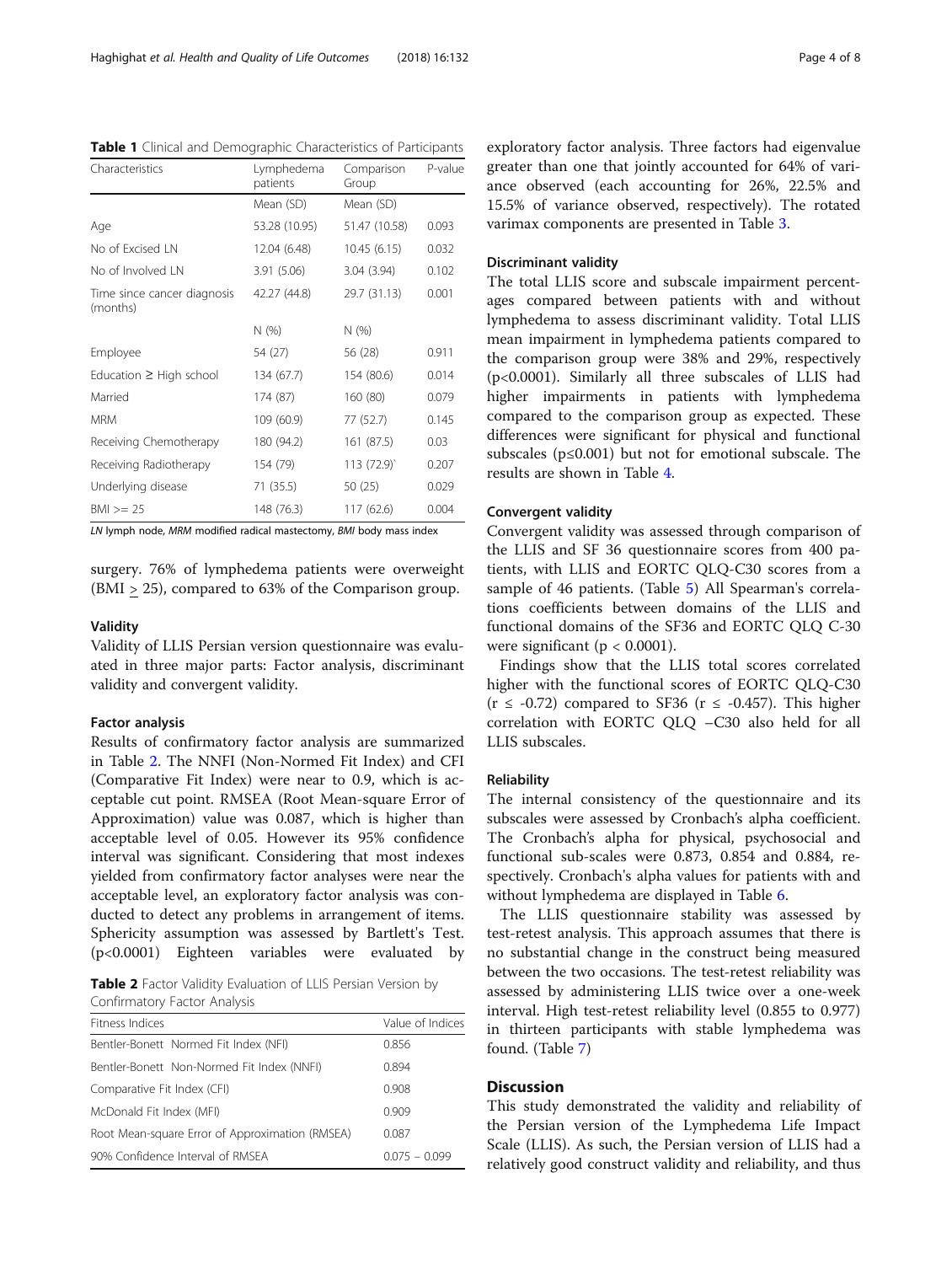Extraction Method: Principal Component Analysis

Rotation Method: Varimax with Kaiser Normalization

<sup>a</sup>. Rotation converged in 5 iterations Data in bold are Statistically significant

could be used for measuring quality of life in Iranian patients with lymphedema.

During the psychometric evaluation of the Persian version of the questionnaire, only a few points with minor ambiguity were pointed out by the experts and patients and were corrected accordingly. It seemed that the corrected version had a sufficient clarity in terms of items and content. For higher quantitative accuracy, the CVI and CVR were also measured and the calculated values were at a relatively acceptable level. Although some items had low CVR, they were considered acceptable due to their high mean scores (equal or higher than 2.8 out of 3.00). Weiss [\[12](#page-7-0)] assessed the content validity of the same tool by asking for the comments from four

Table 4 Discriminant Validity of LLIS Persian Version Questionnaire

| LLIS subscales          | Mean % of LLIS score (SD)     | P-value                       |          |
|-------------------------|-------------------------------|-------------------------------|----------|
|                         | Lymphedema<br>group $(n=200)$ | Comparison<br>group $(n=200)$ |          |
| Total impairment        | 38 (22)                       | 29 (24)                       | < 0.0001 |
| Physical impairment     | 39(23)                        | 3(24)                         | < 0.0001 |
| Psychosocial impairment | 25(27)                        | 21 (26)                       | 0.127    |
| Functional impairment   | 43 (29)                       | 33(3)                         | 0.001    |

|     | <b>Table 5</b> Convergent validity of LLIS with SF36 and EORTC QLQ- |  |  |  |  |
|-----|---------------------------------------------------------------------|--|--|--|--|
| C30 |                                                                     |  |  |  |  |

| Percent                | EORTC QLQ-C30       | SF36                                 |                                 |                                                 |
|------------------------|---------------------|--------------------------------------|---------------------------------|-------------------------------------------------|
| impairment<br>of LLIS  | Role<br>Functioning | Functioning<br>Score<br>(5 subscale) | Physical<br>functional<br>score | (Physical<br>and Social)<br>Functional<br>score |
| <b>Total LLIS</b>      |                     |                                      |                                 |                                                 |
| r <sup>a</sup>         | $-0.723$            | $-0.722$                             | $-0.457$                        | $-0.497$                                        |
| P                      | < 0.0001            | < 0.0001                             | < 0.0001                        | < 0.0001                                        |
| Physical LLIS          |                     |                                      |                                 |                                                 |
| r <sup>a</sup>         | $-0.482$            | $-0.388$                             | $-0.402$                        | $-0.412$                                        |
| P                      | < 0.0001            | < 0.0001                             | < 0.0001                        | < 0.0001                                        |
| Psychosocial<br>LLIS   |                     |                                      |                                 |                                                 |
| r <sup>a</sup>         | $-0.6$              | $-0.722$                             | $-0.344$                        | $-0.413$                                        |
| P                      | < 0.0001            | < 0.0001                             | < 0.0001                        | < 0.0001                                        |
| <b>Functional LLIS</b> |                     |                                      |                                 |                                                 |
| r <sup>a</sup>         | $-0.704$            | $-715$                               | $-0.441$                        | $-0.475$                                        |
| P                      | < 0.0001            | < 0.0001                             | < 0.0001                        | < 0.0001                                        |

r: Spearman correlation coefficient

experts. Since the mean scores of importance and necessity of each item were greater than or equal to 3 out of 4, (1=not pertinent; 4=highly pertinent), all items were reported acceptable. Although the Iranian medical community has limited knowledge on lymphology, the present study surveyed nine people and obtained good results.

In order to measure the discriminant validity, two age-matched groups with and without lymphedema were evaluated and compared. The two groups had some differences in terms of characteristics and clinical risk factors of lymphedema. The mean of excised lymph nodes (p=0.032) and time interval from cancer diagnosis ( $p = 0.001$ ) in lymphedema patients was higher than the comparison group. Lymphedema patients were less educated and more obese. The frequency of chemotherapy  $(P = 0.03)$  and underlying disease (p = 0,029) were higher in lymphedema patients, too. These findings were concordant with

| Table 6 Internal Consistency of LLIS Subscales |
|------------------------------------------------|
|------------------------------------------------|

| LLIS Score             | Cronbach's alpha co-efficient        |                               |  |
|------------------------|--------------------------------------|-------------------------------|--|
|                        | Lymphedema<br>patients ( $n = 200$ ) | Total patients<br>$(n = 400)$ |  |
| Physical Domain        | 0.853                                | 0.873                         |  |
| Psychosocial<br>Domain | 0.852                                | 0.854                         |  |
| Functional<br>Domain   | 0.879                                | 0.884                         |  |

<span id="page-4-0"></span>**Table 3** Varimax Rotated of Three Factors of LLIS Questionnaire

1 2 3

Rotated Component Matrix<sup>a</sup>

LLIS1 **0.713** 0.217 0.205 LLIS2 **0.754** 0.325 0.206 LLIS3 **0.621** 0.401 -0.006 LLIS4 **0.772** 0.159 0.114 LLIS5 **0.884** 0.160 0.047 LLIS6 **0.726** 0.241 0.409 LLIS7 **0.635** 0.224 0.430 LLIS8 -0.011 -0.154 **0.631** LLIS9 0.328 **0.651** 0.139 LLIS10 0.303 **0.821** 0.017 LLIS11 0.267 **0.813** 0.110 LLIS12 0.146 **0.759** 0.299 LLIS13 0.360 0.485 **0.624** LLIS14 0.214 0.508 **0.588** LLIS15 0.245 0.511 **0.544** LLIS16 0.455 0.423 **0.443** LLIS17 0.446 0.351 **0.513** LLIS18 0.235 0.419 **0.586** 

Component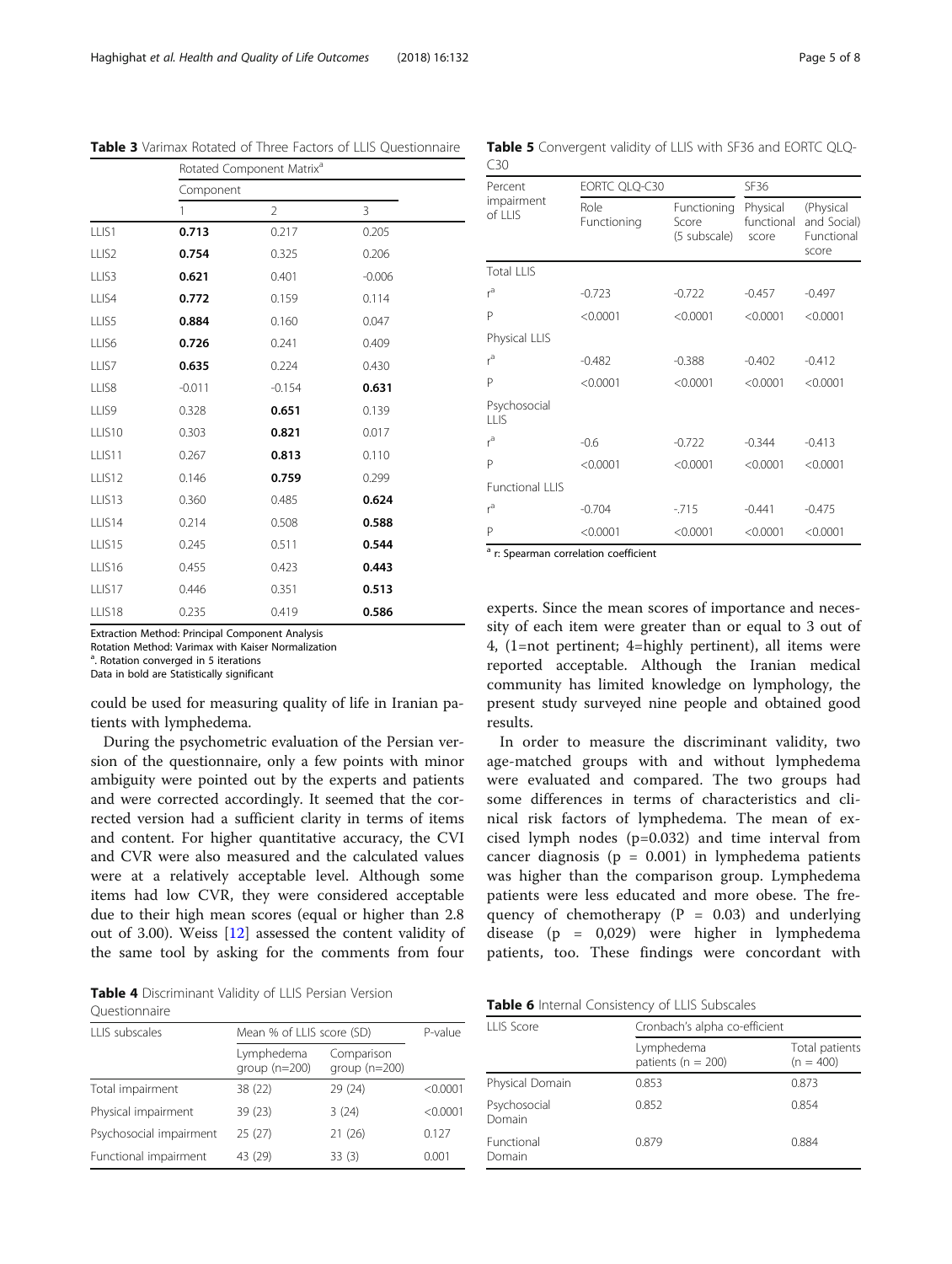<span id="page-5-0"></span>Table 7 Test -retest Reliability of LLIS Questionnaire within one week interval

| LLIS Score                 | ICC<br>$(n=13)$ | 95% Confidence<br>Interval | P-value  |
|----------------------------|-----------------|----------------------------|----------|
| Total impairment           | 0.962           | $0.874 - 0.988$            | < 0.0001 |
| Physical impairment        | 0.927           | $0.762 - 0.978$            | < 0.0001 |
| Psychosocial<br>impairment | 0.855           | $0.524 - 0.956$            | 0.001    |
| Functional impairment      | 0.977           | $0.925 - 0.993$            | < 0.0001 |

results of previous study about lymphedema risk factors in Iran  $[4]$  $[4]$ . The mean total scores of the LLIS in patients with and without lymphedema were 0.38 and 0.29, respectively. In other words, the group with lymphedema perceived 9% higher impairment (P < 0.0001). However, one should be aware that due to a relatively large sample size and low difference of psychosocial subscale between patients with and without lymphedema, the difference of the total LLIS score might be diluted. Differences were also present between the two groups when physical, psychosocial, and functional subscales were compared however, the difference in the psychosocial subscale was not significant. This can be justified by the various individual, family, and social problems faced by patients with breast cancer. So Hyun Lee et al. used the Short Form (SF-36) Health Survey to evaluate the quality of life in patients with cancer-related lymphedema who had surgery at least one year before the study. They found that patients with lymphedema had significant differences with the general population in all subscales of the SF-36 except for vitality and mental health  $[18]$  $[18]$  $[18]$ . These findings may indicate that lymphedema has a greater effect on physical and functional aspects of the patients' quality of life. In fact, these factors need to be examined in future studies. To sum up it is important to note that although here we reported good discriminant validity for the LLIS as pre-hypothesized assumption, this might be challenged on several ground including the fact that we did not indicate how much difference or differences in impairments between patients with and without lymphedema would be satisfactory or acceptable.

The SF-36 was also completed after evaluating the convergent validity of the LLIS in all patients. The relationships between the SF-36 scores and the total scores of the LLIS as well as its physical, mental, and pain subscales were examined in the general population, the group with lymphedema, and the Comparison group. Spearman's correlation coefficient showed significant inverse correlations in all of the above cases. As described in the Materials and Methods section, higher scores of the LLIS indicated higher impairment in the quality of life and higher scores of SF-36 reflected better quality of life.

Therefore, the inverse relationships between the mentioned variables suggested the convergence of the above-mentioned questionnaires. The two groups had significant differences in the mean scores of the physical, somatic pain, and mental health subscales of the SF-36. However, the obtained correlation coefficients in the physical, psychological, and pain subscales of the LLIS in the group with lymphedema did not show very strong relationships. Therefore, it seems that applying SF-36 for the assessment of the quality of life in patients with lymphedema maybe a less than ideal choice. Likewise, Lee [\[18\]](#page-7-0) and Ahmed [[19](#page-7-0)] failed to find significant relationships between the two groups in most subscales. Rather than using the SF-36, Keeley  $[12]$  $[12]$  and Weiss  $[13]$  $[13]$  $[13]$  administered the European Organization for Research and Treatment of Cancer Quality of Life Questionnaire (EORTC-QLQ-C30) and found correlation coefficients higher than 0.70 between the LLIS and most subscales of the EORTC-QLQ-C30. In this study the LLIS and EORTC-QLQ-C30 were completed by 46 patients with lymphedema caused by breast cancer and high correlations  $(> 0.7)$  were found between the total scores of the LLIS and functional subscales of the EORTC-QLQ-C30. Therefore, the EORTC QLQ C-30 seems to be a more relevant tool in patients with lymphedema than the SF 36, but further studies are required to clarify this finding.

In this study, both confirmatory factor analysis and exploratory factor analysis were used to evaluate factor validity. The acceptable values of the indicators measured in the confirmatory factor analysis, i.e. CFI and RSMA, confirmed the fitness of the 18-item translated questionnaire. However, since some indicators, such as RMSEA, indicated the marginal fit of the model, the researchers suspected that the questionnaire might have a different structure (rather than its original structure arranging items in the physical, psychosocial, and functional subscales) in the population under study in Iran. Exploratory factor analysis was, hence, performed to determine the appropriate arrangement of the items. But according to the results, the item related to infection history was placed in the functional subscale (instead of the physical subscale). Weiss reported the inclusion of an item about the episodes of infection as an advantage of the LLIS over other quality of life tools. The frequency of infections is a factor with undeniable effects on patients' quality of life and should thus be measured. The LLIS investigates the history of an infection leading to hospitalization or receiving antibiotics in the past two years through a five-choice item scored as 1 to 5 (never, less than once a year, 1-3 times a year, 4-6 times a year, and 7-9 times a year, respectively).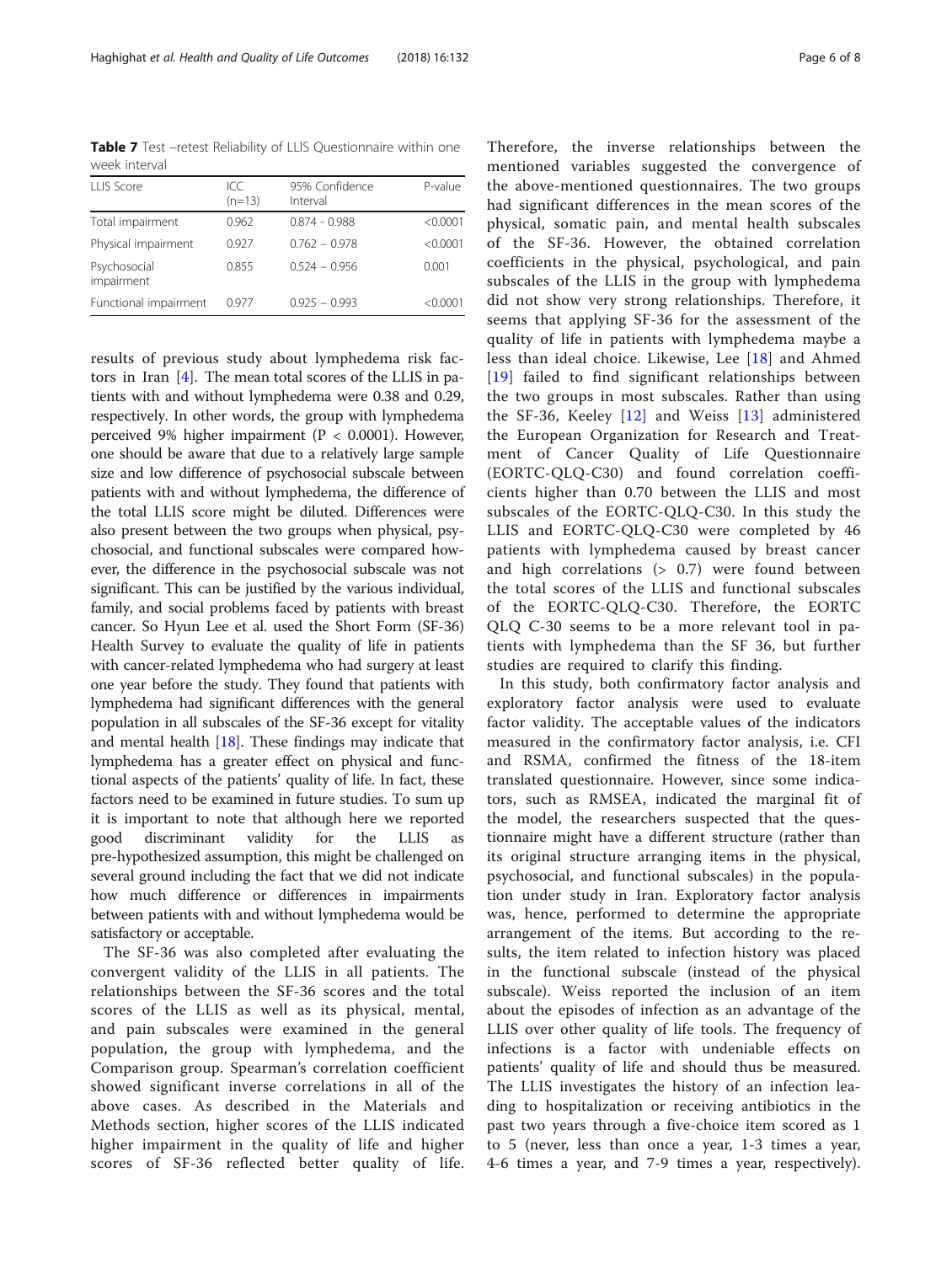<span id="page-6-0"></span>In the evaluation of the questionnaire's reliability, it was observed that this item reduced the internal consistency of the physical subscale. It was, hence, separately scored in another part of the analysis and removed from the physical subscale. This was considered a limitation of the LLIS and would require the classification of the frequency of infection under a different subscale in the future versions of the scale [[13\]](#page-7-0). Similarly, Bogan et al. reported the frequency of infection as a major confounding factor in increasing edema, decreasing mobility and self-esteem, and impairing social communications [[20\]](#page-7-0). However we believe that it would be more suitable to move the infection question from the physical subscale to the functional subscale. The relevance of this argument should, nevertheless, be evaluated by the developers of the LLIS. In contrast one might argue that the overlap among items on factor 2 and 3 raises the question whether they do (partially) measure the same thing. However, continuing to use the current factors seems the most reasonable approach.

In an attempt to measure the reliability of the Persian version of the LLIS, its repeatability over a one-week period was evaluated through test-retest and an intraclass correlation coefficient (ICC) of 0.96 was obtained for the total scores of the scale. The ICCs of the physical, psychosocial, and functional subscales of the LLIS were 0.927, 0.855, and 0.980, respectively. Because of ethical issue for postponing the treatment and acceptable statistical levels of ICC, only 13 patients were recruited for test-retest reliability assessment. However, the original study by Jan Weiss reported the ICCs for the total scores of the LLIS and its subscales as follows: 0.99, 0.97, 0.978, and 0.965, respectively [\[13\]](#page-7-0). Thus it is possible to say that the current study showed relatively good stability overtime.

The internal consistency of the LLIS was assessed by calculating Cronbach's alpha. The obtained values for the total score of the scale and its physical, psychosocial, and functional subscales were 0.873, 0.854, and 0.884, respectively. These values were all at an acceptable level and consistent with the values reported for the English version of the scale (0.85, 0.841, and 0.888, respectively)[[13](#page-7-0)].

The present study focused on the psychometric properties of the LLIS only in patients with lymphedema due to breast cancer and yielded relatively good results. Since the original version of the scale was designed for patients with lymphedema of various etiologies, future studies are recommended to evaluate its validity in different populations of patients with lower limb or primary lymphedema. Use of the LLIS to determine the life impact of lymphedema, can pave the way for interventional studies of methods to improve the quality of life of those living with this disease.

## Conclusion

The findings of this study suggested a relatively good reliability and validity for the Persian version of the LLIS in patients with lymphedema due to breast cancer. However further investigations are needed to achieve stronger psychometric indexes for the questionnaire. Perhaps using this questionnaire in outcome studies might help to improve quality of life in breast cancer patients suffering from lymphedema.

#### Acknowledgements

This project was achieved by a grant of Academic Center for Education, Culture and Research. Researchers thank the financial support of ACECR. We thank the companionship of patients and personnel of lymphedema clinic of Seyed-khandan Rehabilitation Center and Breast Cancer Research Center too.

#### Funding

This research was achieved by a grant of Academic Center for Education, Culture and Research in Iran. ACECR has no financial support in publication

#### Availability of data and materials

The datasets generated and/or analysed during the current study are not publicly available due to BCRC ownership but are available from the corresponding author on reasonable request.

#### Authors' contributions

SH, AM, FZ analyzed and interpreted data. ME interpreted data in lymphedema patients and helped in data collection. JW was a major contributor in writing the manuscript and interpreting the results. All authors read and approved the final manuscript.

#### Ethics approval and consent to participate

The study was approved by the Academic Center for Education, Culture and Research Scientific Review Board. It was approved by BCRC Ethics Committee and Ethic Number IR.ACECR.IBCRC.REC.1394.10 was issued.

## Consent for publication

This manuscript is published without the name of participants. They had accepted a written consent for participating in research and publishing the results.

#### Competing interests

The authors declare that they have no competing interests

#### Publisher's Note

Springer Nature remains neutral with regard to jurisdictional claims in published maps and institutional affiliations.

#### Author details

<sup>1</sup>Quality of Life Department, Breast Cancer Research Center, Motamed Cancer Institute, ACECR, Tehran, Iran. <sup>2</sup> Health Metrics Research Center, Institute for Health Sciences Research, ACECR, Tehran, Iran. <sup>3</sup>Proteomics Research Center and Department of Biostatistics, Faculty of Paramedical Sciences, Shahid Beheshti University of Medical Sciences, Tehran, Iran. <sup>4</sup>Lymphedema Clinic Cox Health Outpatient Rehabilitation, Springfield, Missouri, USA.

#### Received: 1 April 2017 Accepted: 19 June 2018 Published online: 28 June 2018

#### References

- 1. Tam EK, Shen L, Munneke JR, Ackerson LM, Partee PN, Somkin CP, Andre M, Kutner SE, Thiadens SR, Kwan ML. Clinician awareness and knowledge of breast cancer-related lymphedema in a large, integrated health care delivery setting. Breast cancer research and treatment. 2012;131(3):1029–38.
- 2. DiSipio T, Rye S, Newman B, Hayes S. Incidence of unilateral arm lymphoedema after breast cancer: a systematic review and meta-analysis. The Lancet Oncology. 2013;14(6):500–15.